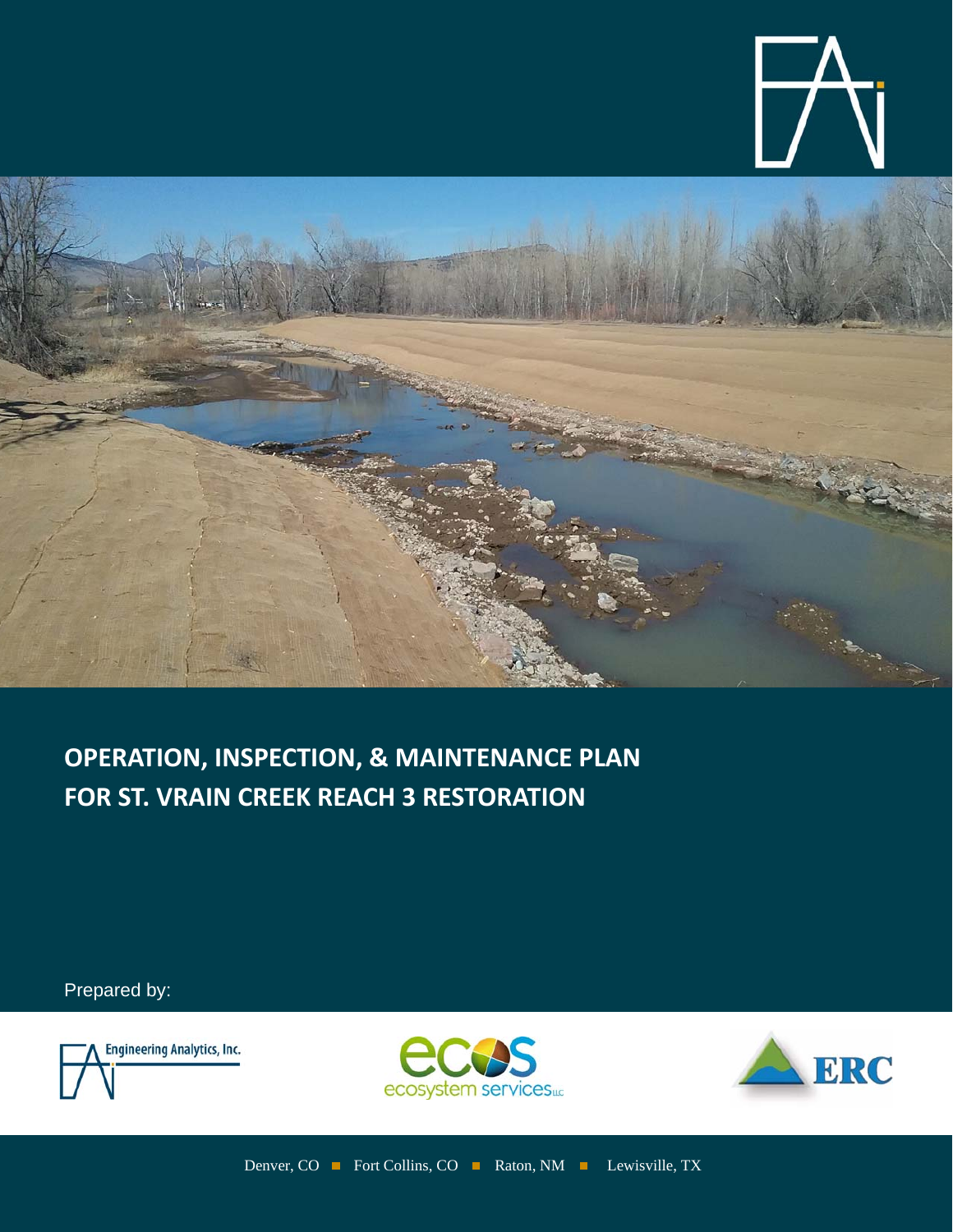# **Operation, Inspection, & Maintenance Plan For St. Vrain Creek Reach 3 Restoration**

*Prepared for:*

## **Boulder County**



*Prepared by:*



**Engineering Analytics, Inc.** 



1600 Specht Point Road, Suite 209 Fort Collins, Colorado 80525 (970) 488-3111 Fax (970) 488-3112

Project No. 110666

June 2018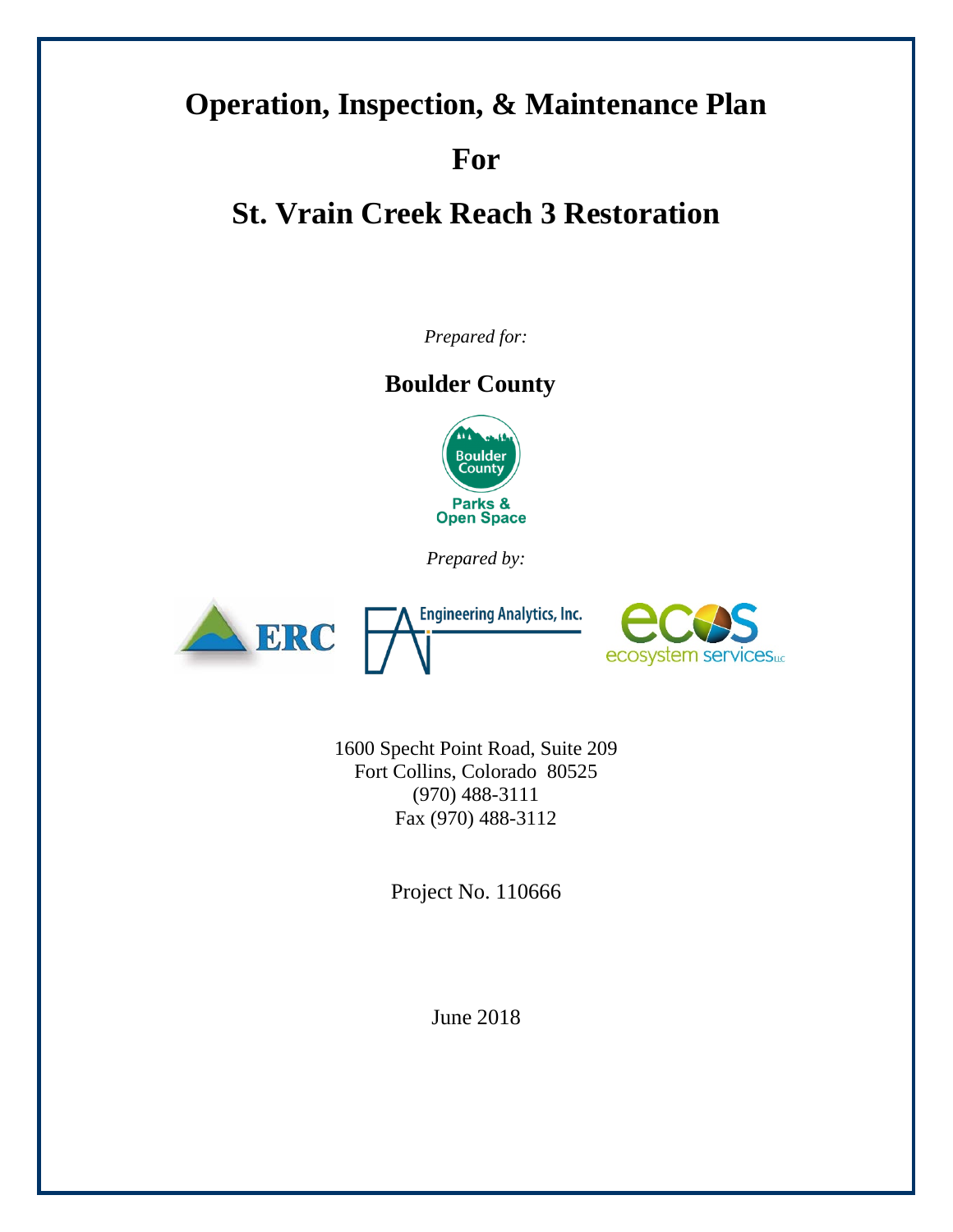### **TABLE OF CONTENTS**

| 1.0        |               |  |  |
|------------|---------------|--|--|
|            | 1.1           |  |  |
|            | $1.2^{\circ}$ |  |  |
| 2.0        |               |  |  |
|            | 2.1           |  |  |
|            | 2.2           |  |  |
| <b>3.0</b> |               |  |  |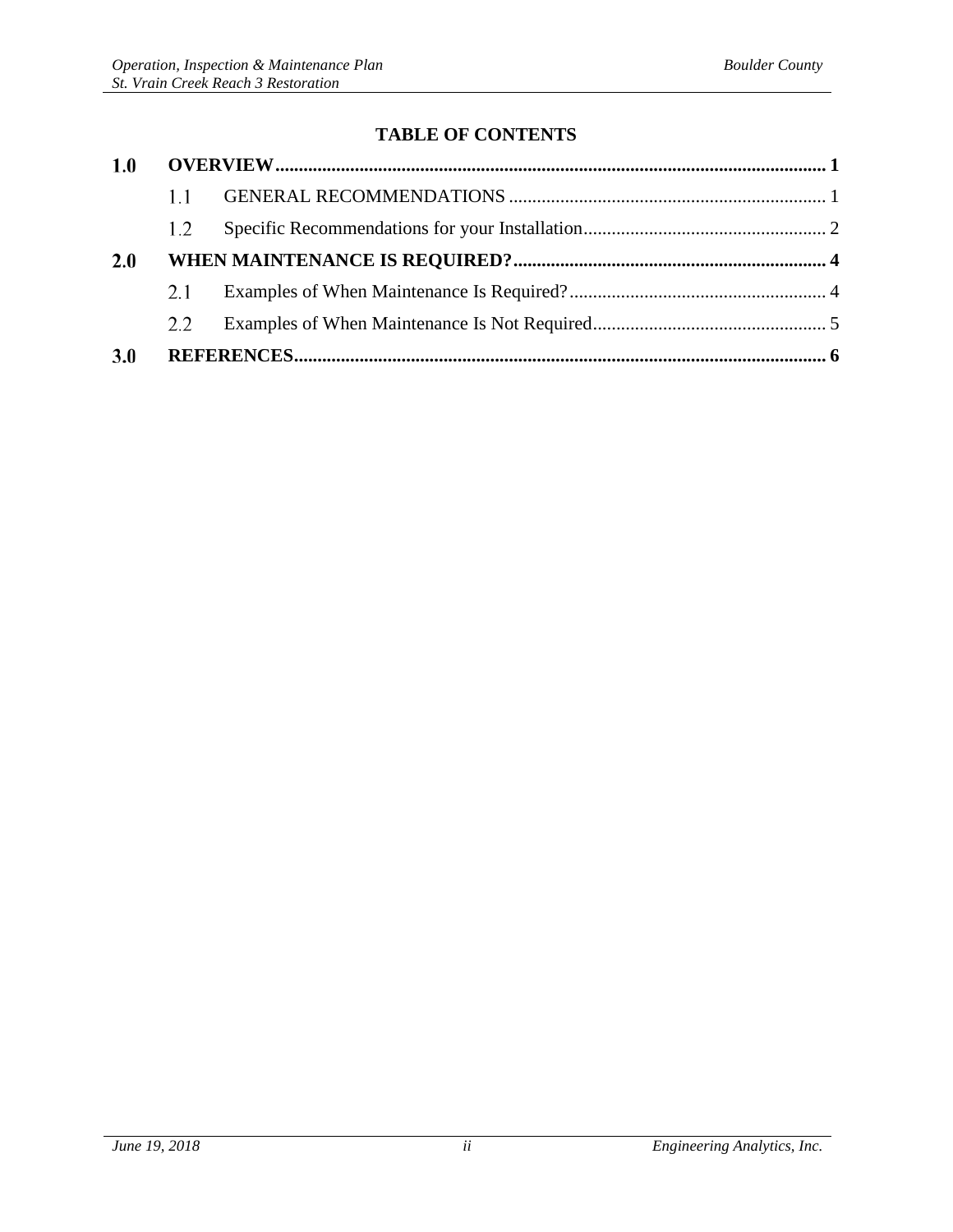#### <span id="page-3-0"></span> $1.0$ **OVERVIEW**

Significant flooding and damage occurred along the St. Vrain Creek during the September 2013 flooding in Boulder County, Colorado. The Engineering Analytics (EA) Team consisting of Engineering Analytics, Inc., Ecosystem Services, LLC (Ecos), and Ecological Resources Consultants, Inc. (ERC), was retained by Boulder County Parks and Open Space (BCPOS) to provide a design and to aid in the implementation of the St. Vrain Restoration Project for restoration of the St. Vrain Creek and the adjacent riparian corridor for the area known as "Reach 3" between US Highway 36 and Crane Hollow Road. Construction of St. Vrain Restoration Project (Project) was completed in May 2018 and to aid the maintenance and longevity of work these guidelines have been prepared.

A set of guidelines and recommendations similar to this report is based on past experience and anticipation of future problems. This set of guidelines should be maintained, updated and revised as the project ages and the unique environmental aspects are encountered. As the Project experiences large storm events or other significant events the features of the Project should be evaluated by Boulder County or the design engineers. Additionally, Boulder County and the design engineers should be kept abreast of any maintenance issues.

#### <span id="page-3-1"></span> $1.1$ **General Recommendations**

The following recommendations are adapted from the NRCS National Operations and Maintenance Handbook and Boulder County documents.

- Inspections of the structures and plantings should be conducted to accomplish the following items
	- o Assess performance structure;
	- o Determine compliance with the O&M Plan;
	- o Assess the adequacy of previous O&M activities;
	- o Identify O&M needs;
	- o Identify conditions that may threaten life and property;
	- o Identify any changed conditions that may affect the integrity of the structure
	- o Identify any changes that may affect performance
	- o Develop a schedule to address O&M needs.
- Inspections should be conducted on an annual basis or following the occurrence of a major event such as floods, large flows, spring runoff, earthquakes, and or vandalism.
- Inspections should occur when the site conditions are safe typically following high flows and after the stream flow has returned to a safe level.
- Inspections of all structures including banks, rock, wood, and structures should include observations for accelerated weathering, displacement, or significant changes since the original construction.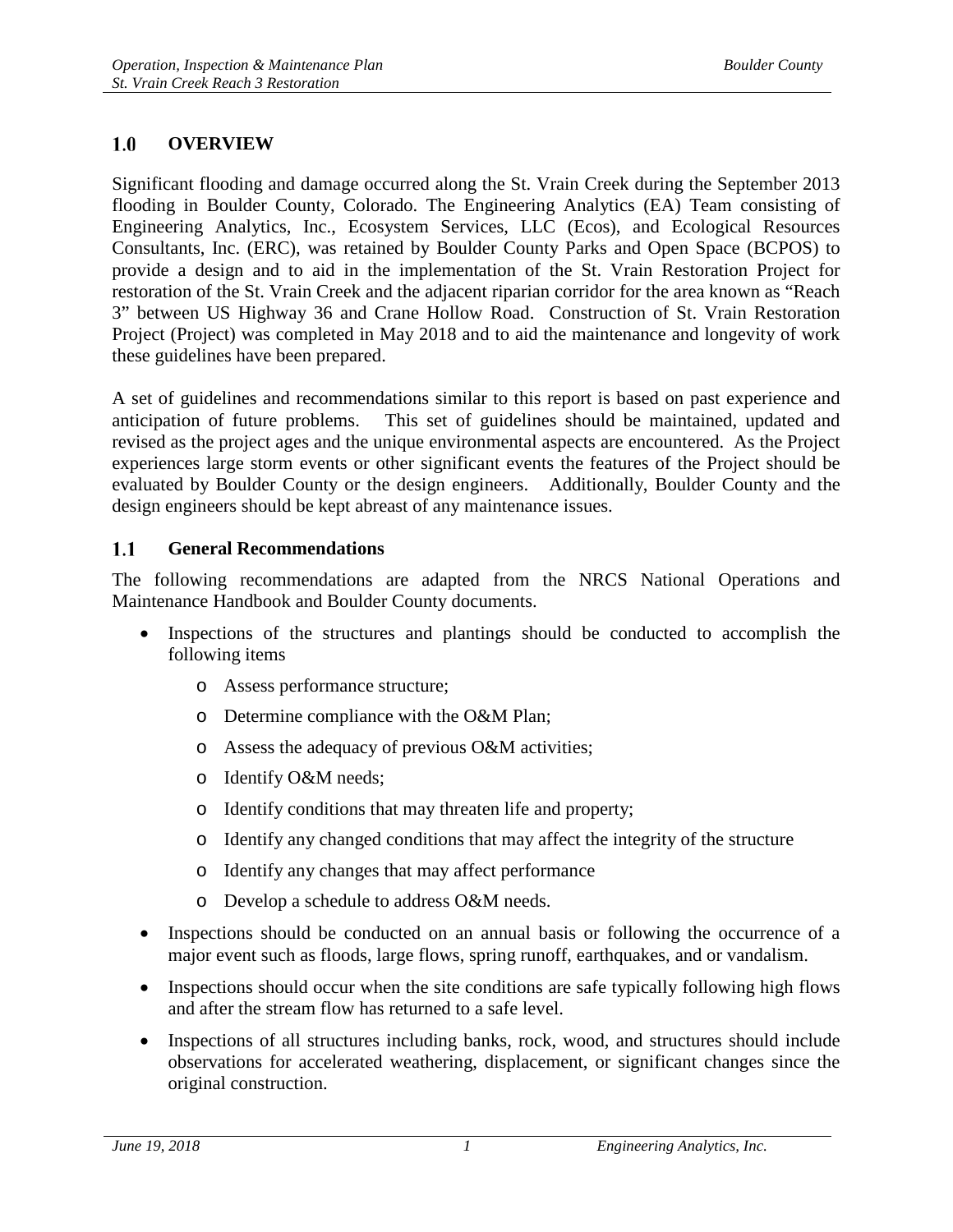- Inspections and monitoring of the channel banks and around structures for excessive scour, erosion, or aggradation that threatens to undermine critical constructed features and/or compromise project goals.
- Vegetation and plantings should be inspected every week or two during the first year after construction and regularly in subsequent years.
- To maintain and encourage growth of desired vegetation plant management including watering, weeding, mulching, reseeding, removal of invasive plans, and replanting may be required.
- In addition to plant management the vegetation should be monitored from damage from disease, animals and insects. Appropriate measure should be taken to protect the vegetation for disease, animals and insects as required.
- Damage from soil movement including settlement and/or large cracks should be investigated to determine the cause and if repairs are warranted.
- Debris that could cause damage to Project or structures should be removed.
- Burrowing animals ie. muskrats, voles, prairie dogs etc. should be controlled and prevented from establishing on the breach repairs and other project structures. Any damage caused by burrowing animals to the structures should be filled and repaired immediately.
- It is our recommendation that mowing and fertilizing does not occur within 35 feet of the stream.
- We recommend that a record of all inspections should be maintained and contain the following:
	- o Date(s) of inspection;
	- o Names of inspectors and participants;
	- o Features of the practice that were inspected;
	- o Description of conditions observed, including photographic documentation;
	- o Maintenance work required; and
	- o A schedule to address O&M needs.
- Review Boulder County's Noxious Weed Plan for additional information on weed control.

#### <span id="page-4-0"></span> $1.2$ **Additional Recommendations**

- The design plans should be evaluated before conducting any maintenance activities
- Lateral movement of the creek and condition of the riffles, pools, glides and point bars should be monitored and documented. As with non-fixed structures, movement should be accepted, however excessive movement or erosions should be evaluated by the owner and an engineer.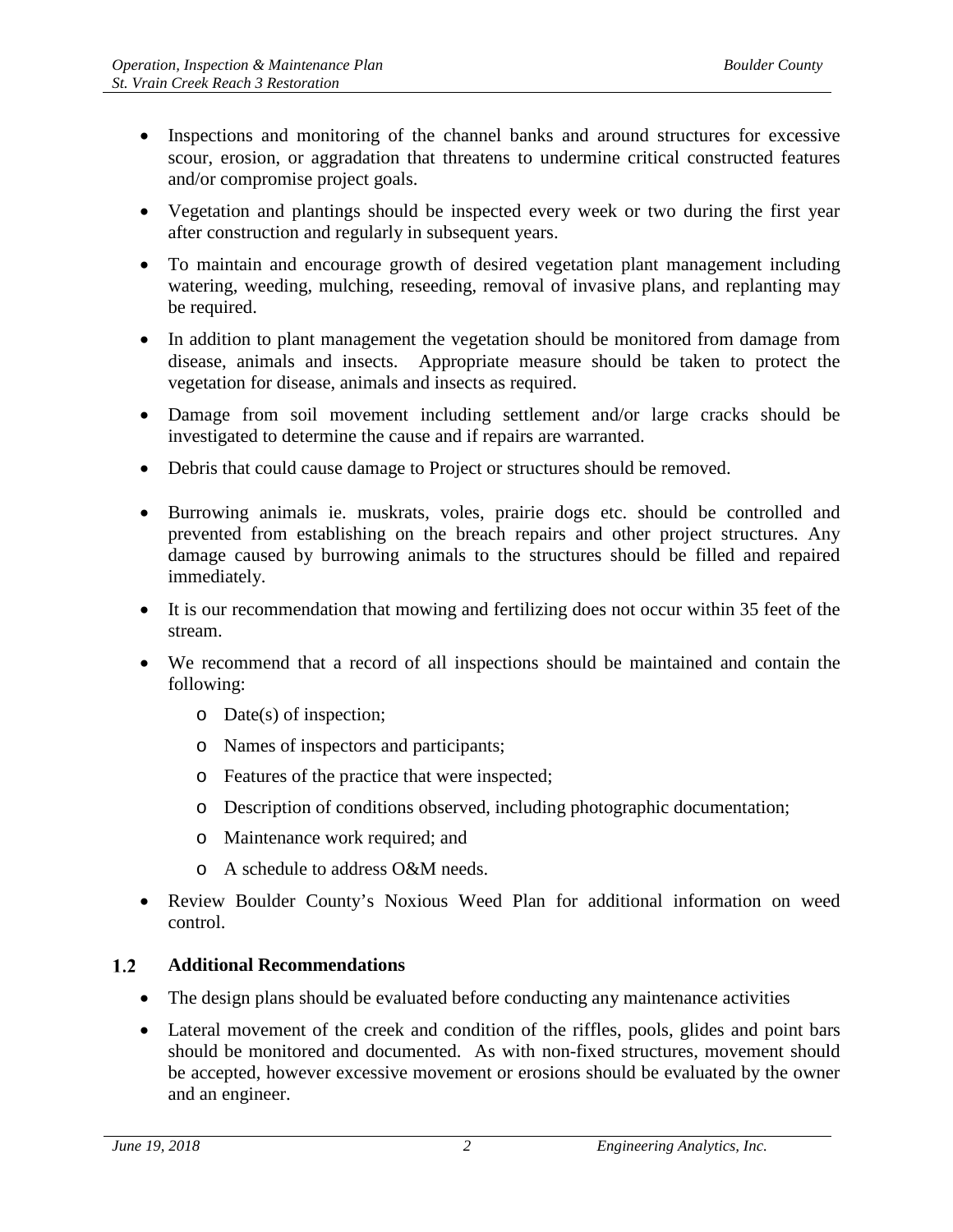- When excessive movement has occurred the structures should be analyzed to ensure that the new configuration is incompliance with the design and repaired as required.
- The riffles, pools, and point bars are expected to morph shape over time, however if head cuts occur and are starting to propagate upstream, an engineer's evaluation should take place.
- Monitor seeding areas to determine vigor and success of seeding efforts. Apply additional amendments and reseed areas that remain void of vegetation after initial seeding.
- Erosion control blankets should be monitored for the first three years to ensure that they do not dislodge and compromise the erosion they are designed to prevent.
- Walk through and look at all plants and cages. Replant, adjust, add cages as necessary to ensure plants and cages are complete and correct. Note plants flagged by BCPOS as needed to be fixed.
- Maintain breach repairs by removing trees from berms within a 40-foot buffer, or as otherwise specified by the engineer.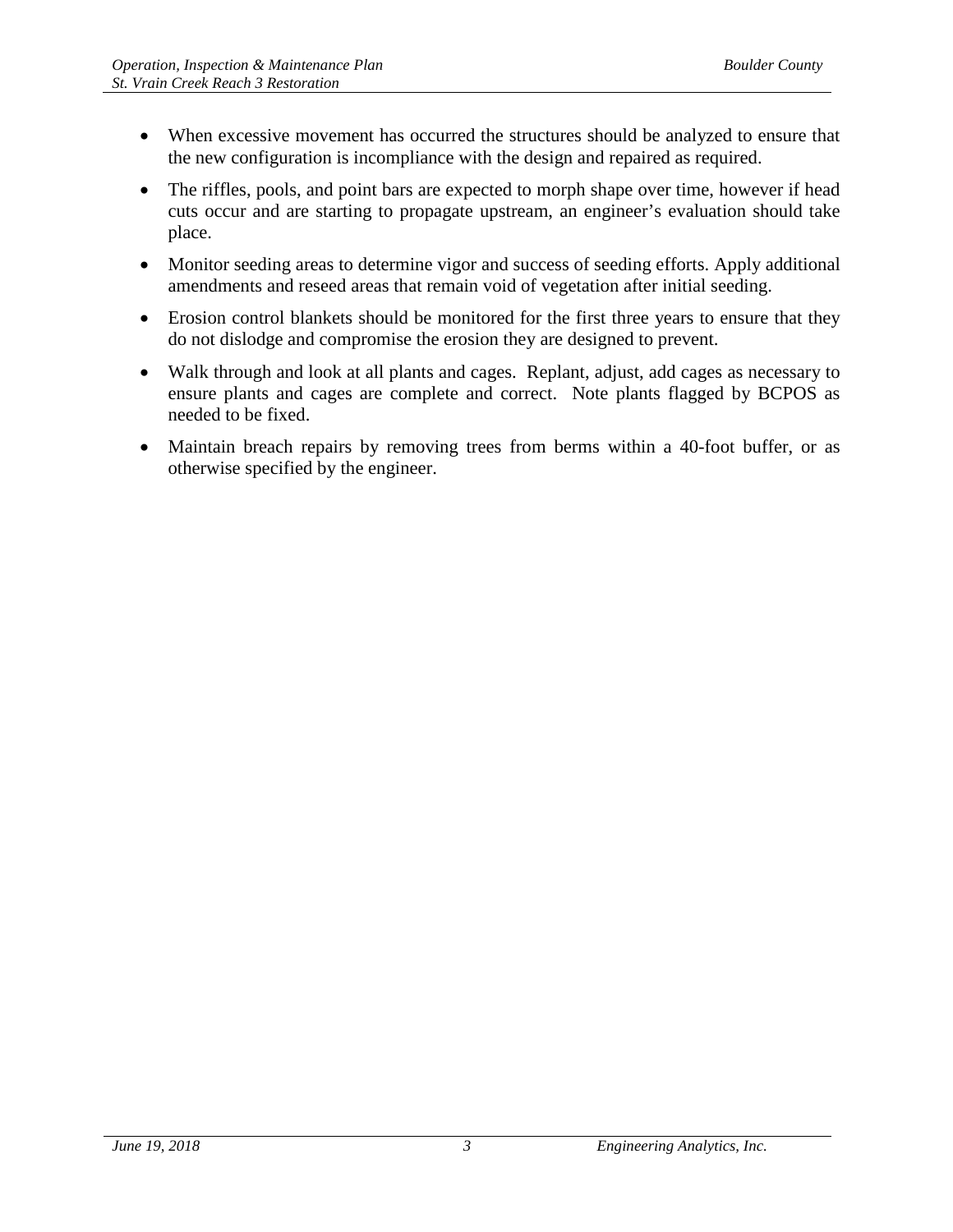#### $2.0$ **WHEN MAINTENANCE IS REQUIRED?**

#### **Examples of When Maintenance Is Required?**  $2.1$

Adapted from the South St. Vrain Creek Operations and Maintenance Plan (Matrix, 2017)

<span id="page-6-1"></span><span id="page-6-0"></span>

| Structure backfill is washing out. Backfill<br>behind an in-channel or bank stabilizing<br>structure will compromise the stabilizing<br>function of the installed structure.                            | Boulders for an in-channel or bank<br>stabilizing structure become dislodged or<br>displaced. Displaced or failed portions of<br>the structure could cause damage to the<br>entire project reach.                                                                                                                                                                                            | Invasive species take over the disturbed<br>area, outcompeting the native seeding,<br>cuttings, and container plants that were<br>installed at time of construction. |
|---------------------------------------------------------------------------------------------------------------------------------------------------------------------------------------------------------|----------------------------------------------------------------------------------------------------------------------------------------------------------------------------------------------------------------------------------------------------------------------------------------------------------------------------------------------------------------------------------------------|----------------------------------------------------------------------------------------------------------------------------------------------------------------------|
|                                                                                                                                                                                                         |                                                                                                                                                                                                                                                                                                                                                                                              |                                                                                                                                                                      |
| A property owner scavenges boulders<br>from the in-channel structures for yard<br>landscaping. All placed and installed<br>features must remain intact throughout the<br>duration of the O&M agreement. | Seeding and container plants do not<br>survive due to circumstances outside the<br>sponsor's control, for example extreme<br>drought, fire, and/or high flows wash<br>material away. Replacement of plant<br>material that does not survive is highly<br>recommended. Consult with an ecologist<br>prior to replacement to confirm failure<br>mechanism, timing, and planting<br>strategies. | The river has compromised the function of<br>the bioengineering or riprap.                                                                                           |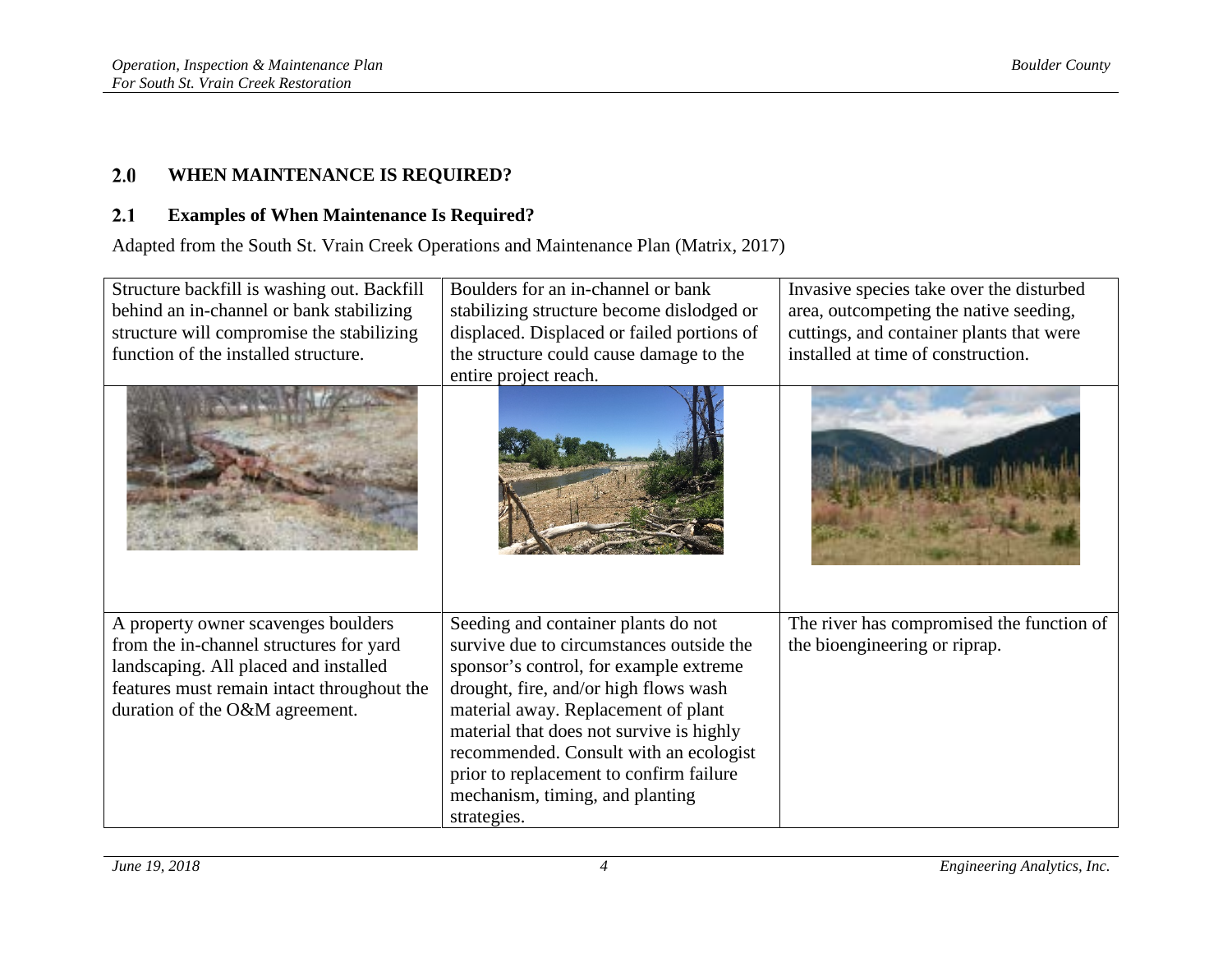#### $2.2$ **Examples of When Maintenance Is Not Required**

Adapted from the South St. Vrain Creek Operations and Maintenance Plan (Matrix, 2017)

<span id="page-7-0"></span>

| Sediment and wood debris are deposited<br>on a floodplain bench. Benches are<br>designed to capture and hold these<br>materials. | Bankfull channel dimension changes<br>and/or minor bank erosion occurs. Minor<br>lateral migration of the bankfull channel is<br>expected as stream channels adjust and<br>natural stream processes occur.<br>Adjustments that do not compromise the<br>project goals do not warrant intervention. | A significant flood event occurs beyond<br>the projects design parameters and<br>undermines or causes failure of installed<br>structures. |
|----------------------------------------------------------------------------------------------------------------------------------|----------------------------------------------------------------------------------------------------------------------------------------------------------------------------------------------------------------------------------------------------------------------------------------------------|-------------------------------------------------------------------------------------------------------------------------------------------|
|                                                                                                                                  |                                                                                                                                                                                                                                                                                                    |                                                                                                                                           |